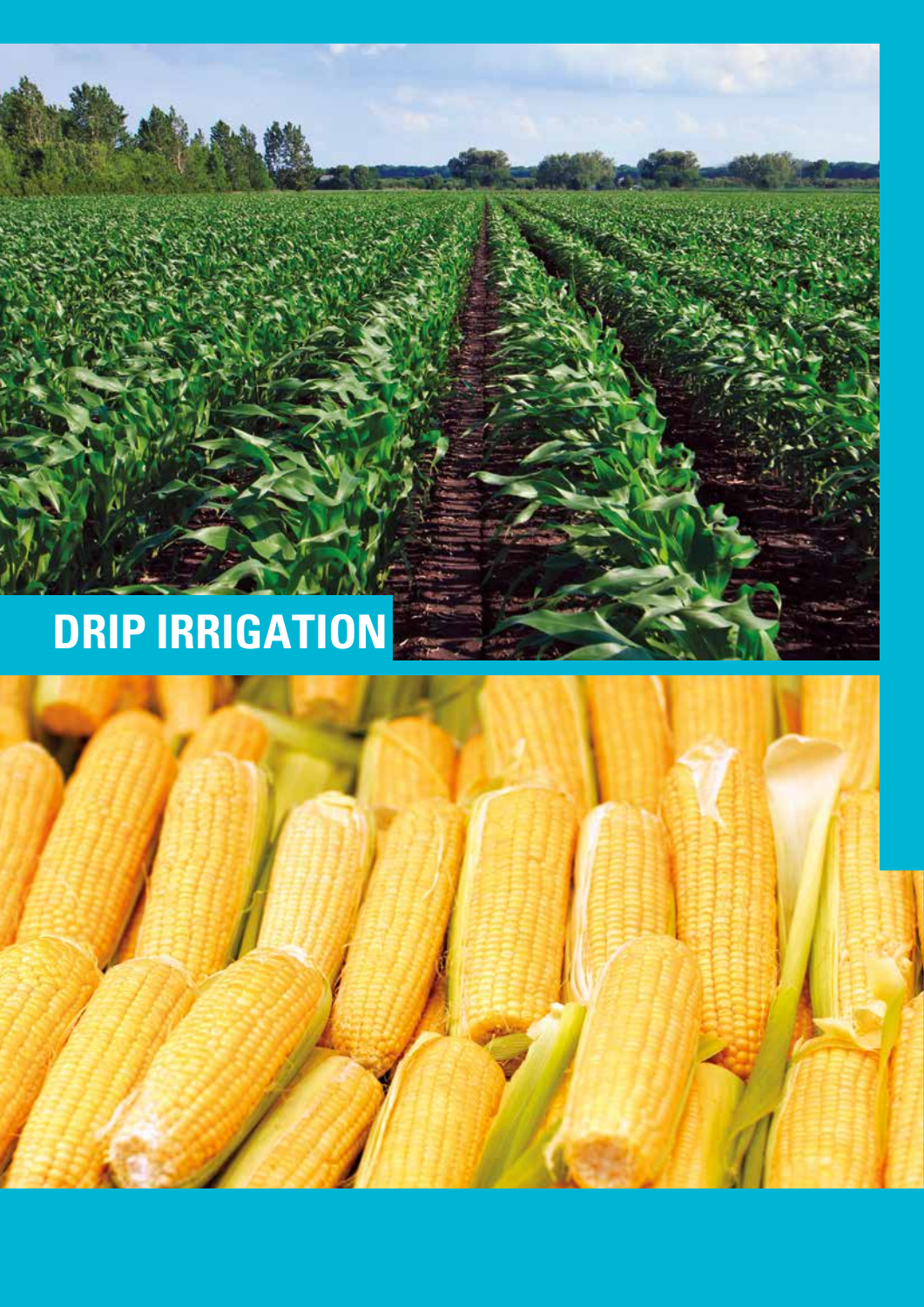### **DRIP IRRIGATION** DRIP TAPE FITTINGS

|                     | <b>NETAFIM TAPE FITTINGS</b> |                           |  |  |
|---------------------|------------------------------|---------------------------|--|--|
| <b>Netafim Code</b> | <b>Manufacturer's Code</b>   | <b>Description</b>        |  |  |
| <b>Z2400A</b>       | 32500-018800                 | Tape x 16 x Tape          |  |  |
| <b>Z2400D</b>       | 32500-015250                 | Tape x 20 x Tape          |  |  |
| <b>Z2400</b>        | 32500-017040                 | Tape x 16                 |  |  |
| <b>Z2398</b>        | 32500-013140                 | Tape x End Plug           |  |  |
| <b>Z2402</b>        |                              | Tape x 2 x 3/4" F Fitting |  |  |
| <b>Z2403</b>        | 32500-015250                 | Tape x 3/4" M Fitting     |  |  |
| <b>Z2405</b>        | 32500-018300                 | Grommet X Tape Fitting    |  |  |
| <b>Z2406</b>        | 32500-018045                 | Tape x Layflat            |  |  |
| <b>Z2404</b>        | 32500-015100                 | Tape x 1/2" M Fitting     |  |  |



|              | <b>NETAFIM RING ONLY</b>                         |  |  |  |
|--------------|--------------------------------------------------|--|--|--|
| Netafim Code | <b>Manufacturer's Code</b><br><b>Description</b> |  |  |  |
| <b>Z4952</b> | Netafim Ring Only                                |  |  |  |

| <b>T TAPE FITTINGS</b> |                                      |                                |  |
|------------------------|--------------------------------------|--------------------------------|--|
| <b>Netafim Code</b>    | <b>Description</b>                   |                                |  |
| Z3431                  | 32500-016010                         | T Tape Coupling 16             |  |
| Z3432                  | T Tape PE Adaptor 16<br>32500-016090 |                                |  |
| Z3433                  | 76200-001060                         | T Tape Take Off x Grommet 16   |  |
| 73434                  | 32500-018100                         | T Tape Take Off For Layflat 16 |  |

| <b>NETAFIM FLARE FITTINGS</b> |                            |                     |  |
|-------------------------------|----------------------------|---------------------|--|
| <b>Netafim Code</b>           | <b>Manufacturer's Code</b> | <b>Description</b>  |  |
| Z3445                         | 32500-027030               | 12mm Connector      |  |
| <b>Z3446</b>                  | 32500-027130               | 12mm x 12mm Barb    |  |
| <b>Z3447</b>                  | 32500-027230               | 12mm x 1/2" MBSP    |  |
| Z3448                         | 32500-027330               | 12mm End Plug       |  |
| Z3435                         | 32500-025020               | 16mm Connector      |  |
| Z3436                         | 32500-025250               | 16mm x 16mm Barb    |  |
| <b>Z3437</b>                  | 32500-027700               | 16mm x 1/2" MBSP    |  |
| Z3438                         | 32500-025250               | 16mm End Plug       |  |
| <b>Z3440</b>                  | 32500-025500               | 16/17mm Connector   |  |
| Z3441                         | 32500-025720               | 16/17mm x 1/2" MBSP |  |
| Z3442                         | 32500-025920               | 16/17mm x 3/4" MBSP |  |

|                     | <b>REEL FOR RAM</b>        |                    |  |
|---------------------|----------------------------|--------------------|--|
| <b>Netafim Code</b> | <b>Manufacturer's Code</b> | <b>Description</b> |  |
| <b>Z4335</b>        | 80600-001201               | 2.00 <sub>m</sub>  |  |

| <b>ANDROS MACHINERY</b> |                            |                    |  |  |
|-------------------------|----------------------------|--------------------|--|--|
| <b>Netafim Code</b>     | <b>Manufacturer's Code</b> | <b>Description</b> |  |  |
| <b>Z3996A</b>           |                            | Agri Spool 24"     |  |  |
| <b>Z3996</b>            |                            | Agri Spool 18"     |  |  |







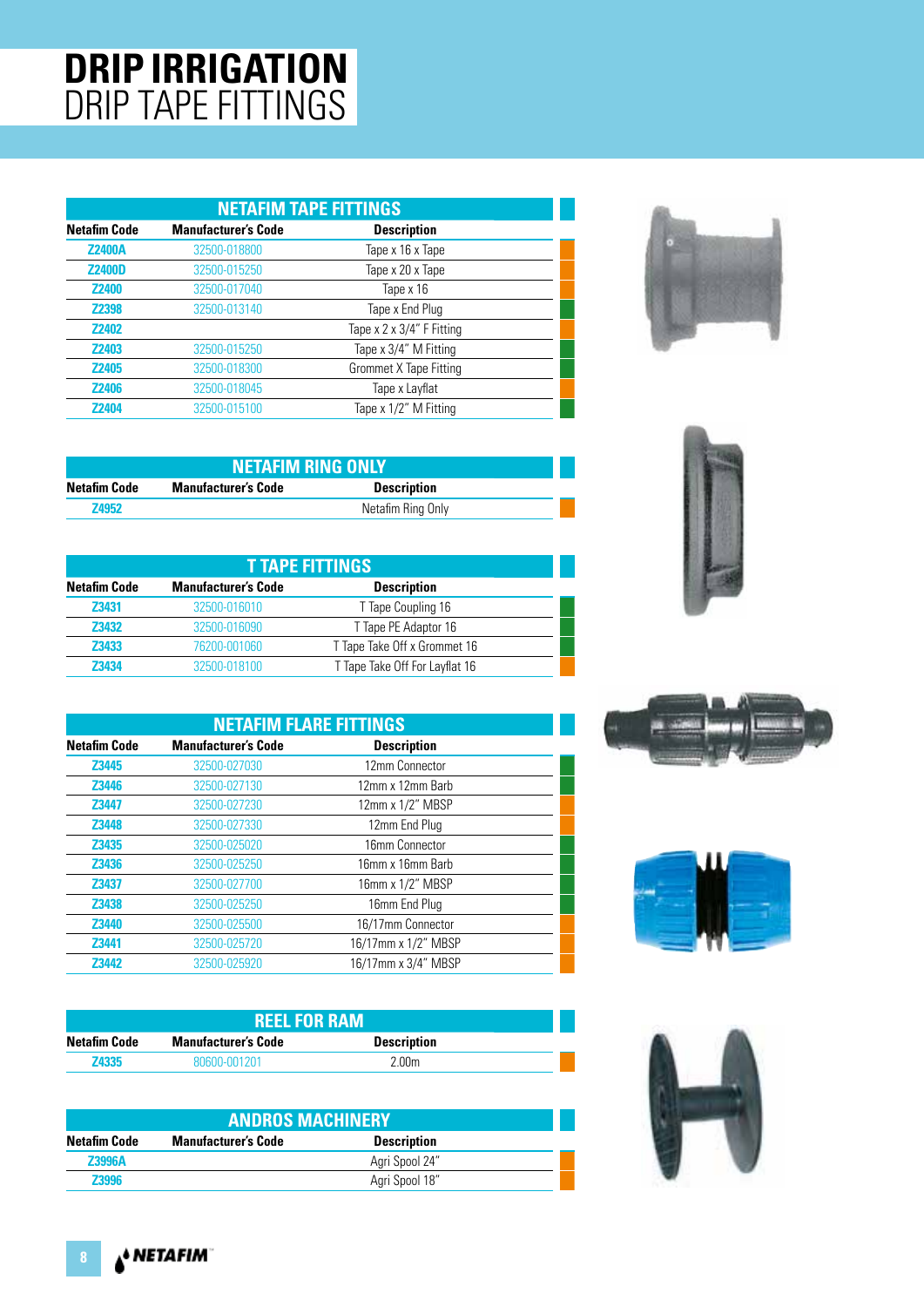### **DRIP IRRIGATION UNIRAMTM**

- **Compensated non leakage dripper specification**
- **Operating range 1.0-4.0 Bar**
- **Anti-syphon mechanism and anti-root intrusion**
- **Double turbonet drip design means minimal blockage**
- **Injected silicon diaphragm**
- **Continuously self flushing with wide filtration area**
- **Dripper meets ISO 9261 standards**

| UNIRAM™ 20x1.2mm CNL. |                            |                    |                  |  |
|-----------------------|----------------------------|--------------------|------------------|--|
| <b>Netafim Code</b>   | <b>Manufacturer's Code</b> | <b>Description</b> | حببته            |  |
| Z4093                 |                            | 1.0lph @ 25cm      | 300m             |  |
| Z4099                 | 14540-001050               | 2.3lph @ 25cm      | 300 <sub>m</sub> |  |
| Z4098                 |                            | 2.3lph @ 30cm      | 300 <sub>m</sub> |  |
| <b>Z4097</b>          |                            | 2.3lph @ 40cm      | 300 <sub>m</sub> |  |
| <b>Z4096</b>          |                            | 2.3lph @ 50cm      | 300m             |  |

| UNIRAM™ RC 16x1mm   |                            |                                                  |                  |  |
|---------------------|----------------------------|--------------------------------------------------|------------------|--|
| <b>Netafim Code</b> | <b>Manufacturer's Code</b> | <b>Description</b>                               |                  |  |
| <b>Z4080</b>        |                            | 1.6 $1$ ph $@$ 30 $cm$                           | 500 <sub>m</sub> |  |
| Z4081               | 13730-007200               | $1.6$ lph $@$ 40cm                               | 500 <sub>m</sub> |  |
| <b>Z4082</b>        | 13730-007400               | 1.6 $\mathsf{lph}\ \mathsf{\textcircled{B}50cm}$ | 500 <sub>m</sub> |  |
| <b>Z4083</b>        | 13730-007520               | $1.6$ lph $@60cm$                                | 500 <sub>m</sub> |  |
| <b>Z4084</b>        |                            | 1.6 $\mathsf{I}$ ph @ 75cm                       | 500m             |  |
|                     |                            |                                                  |                  |  |

#### **DRIP IRRIGATION TIRANTM**

- **TurboNetTM labyrinth with large water passage**
- **Injected dripper, very low CV**
- **UV resistant**
- **Resistant to standard nutrients used in agriculture**
- **TiranTM drippers meet ISO 9261 standards**
- **Injection moulded dripper construction, ensuring uniform drippers and very low CV**

|                     |                            | <b>TIRAN™16</b>    |      |
|---------------------|----------------------------|--------------------|------|
| <b>Netafim Code</b> | <b>Manufacturer's Code</b> | <b>Description</b> |      |
| D456362             | 12020-001200               | $2.0$ lph $@20cm$  | 500m |

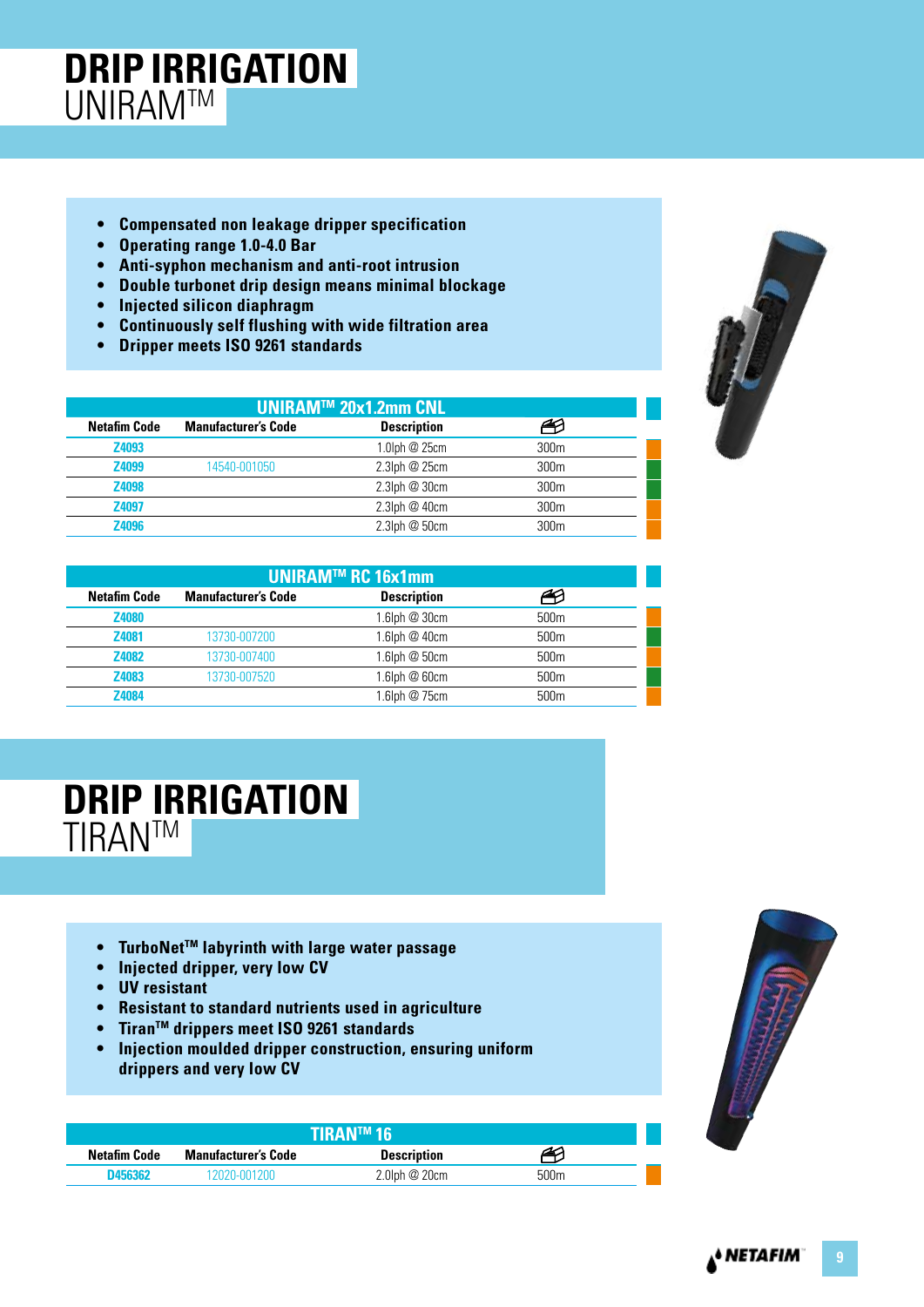# **DRIP IRRIGATION** DRIPLINE™ 1.00MM WALL THICKNESS

- **1.0mm wall thickness**
- **Compensated dripper operating between 0.4-3.0 Bar**
- **Turbonet labyrinth design**
- **Continuously self flushing with wide filtration area**
- **Injected silicon diaphragm**



|                     | <b>DRIPNET™ PC 16010</b>   |                    |                  |  |
|---------------------|----------------------------|--------------------|------------------|--|
| <b>Netafim Code</b> | <b>Manufacturer's Code</b> | <b>Description</b> |                  |  |
| <b>Z4336</b>        | 17665-001625               | $1.0$ lph $@30cm$  | 500 <sub>m</sub> |  |
| Z4337               | 17665-006470               | 1.0lph @ 40cm      | 500 <sub>m</sub> |  |
| Z4338               | 17665-001875               | 1.0lph @ 50cm      | 500 <sub>m</sub> |  |
| Z4339               | 17665-002060               | 1.0lph @ 60cm      | 500 <sub>m</sub> |  |
| 74211               | 17665-006860               | $1.6$ ltr $@60cm$  | 500 <sub>m</sub> |  |

#### **DRIP IRRIGATION DRIPNET™ THINWALL**

#### **DRIPNETTM PC 12 250 0.63mm WALL THICKNESS**

**• 12mm OD minimizes visual impact and reduces unnecessary pipe cost • Complete range of complimentary fittings, see PE Pipe & Fittings section**

| <u>comprete range or comprimentary nttings, see ifferings and itemps section</u> |                     |                    |      |  |
|----------------------------------------------------------------------------------|---------------------|--------------------|------|--|
| Netafim Code                                                                     | Manufacturer's Code | <b>Description</b> | ✍    |  |
| <b>Z4329</b>                                                                     | 17260-001210        | 0.6lph @ 30cm      | 800m |  |

#### **DRIPNETTM PC 16 125 0.31mm WALL THICKNESS**

**• Highly reliable Dripnet PC dripper** 

- **Thinner wall allows lower cost**
- **Complete range of complimentary fittings, see PE Pipe & Fittings section**

| <b>Netafim Code</b> | <b>Manufacturer's Code</b> | <b>Description</b>              |       |
|---------------------|----------------------------|---------------------------------|-------|
| <b>Z4331A</b>       | 17600-001915               | $0.6$ lph $@20$ cm              | 1350m |
| <b>Z4332L</b>       | 17600-002105               | $0.6$ lph $@30cm$               | 1350m |
| <b>Z4333L</b>       |                            | $0.6$ lph $@$ 40cm              | 1500m |
| <b>Z4330</b>        | 17600-003820               | 1.0lph @ 20cm                   | 1350m |
| <b>Z4332</b>        | 17600-004100               | $1.0$ lph $@30$ cm              | 1350m |
| Z4333               |                            | 1.0 $\ln \omega$ 40 $\text{cm}$ | 1500m |

#### **DRIPNETTM PC 16 150 0.38mm WALL THICKNESS**

- **0.38mm wall thickness**
- **Thicker wall facilitates mechanical handling**
- **Complete range of fittings including innovative flare range**

| <b>Netafim Code</b> | <b>Manufacturer's Code</b> | <b>Description</b> |      |  |
|---------------------|----------------------------|--------------------|------|--|
| 74334A              |                            | $0.6$ lph $@$ 40cm | 700m |  |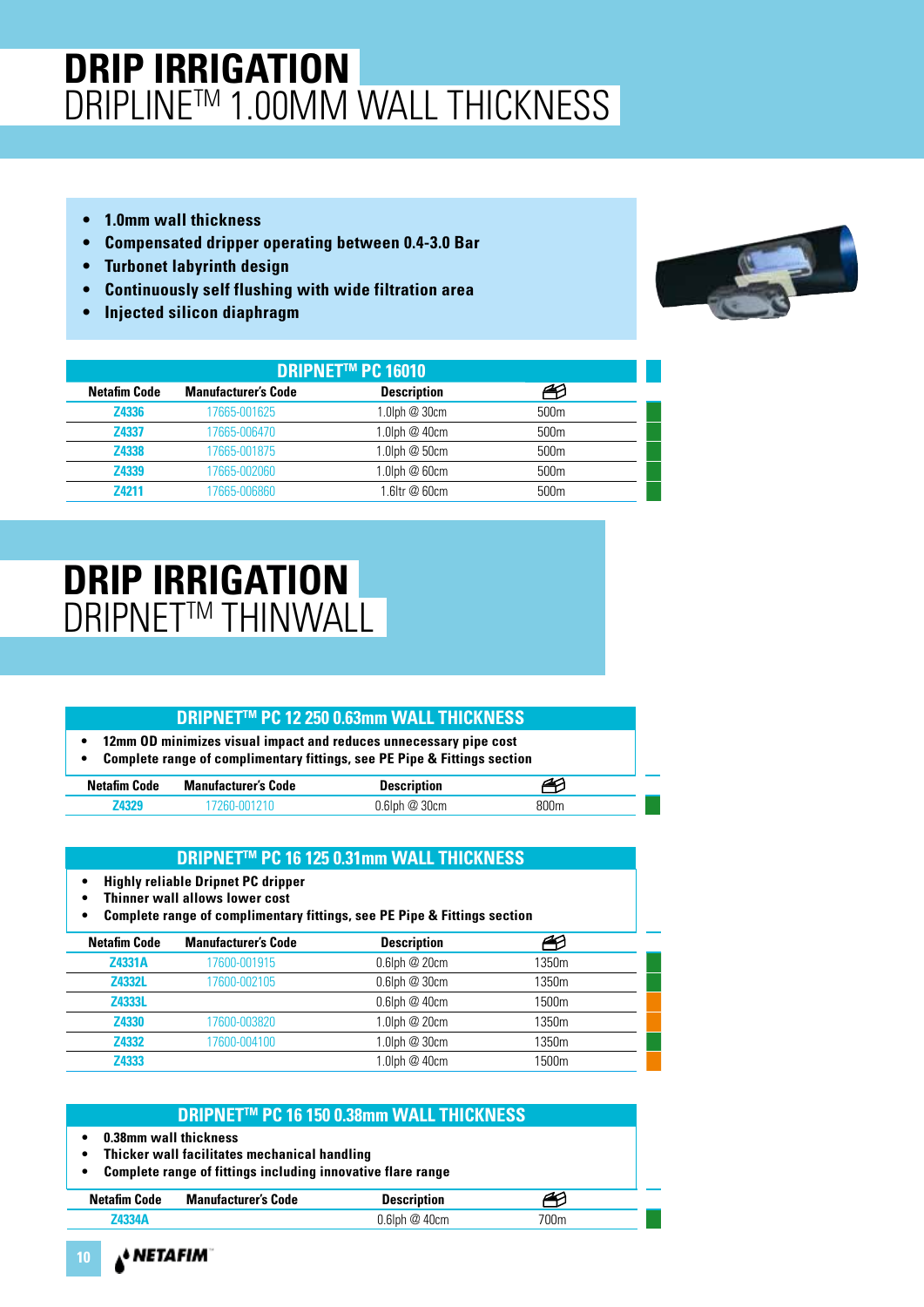### **DRIP IRRIGATION** STREAMLINE™

- **Available in three wall thicknesses 0.1mm, 0.15mm & 0.2mm**
- **Turbonet labyrinth dripper design with wide filtration area**
- **Dripper meets ISO 9261 requirements**



| <b>4MIL LOW FLOW</b> |                            |                    |       |  |  |
|----------------------|----------------------------|--------------------|-------|--|--|
| <b>Netafim Code</b>  | <b>Manufacturer's Code</b> | <b>Description</b> |       |  |  |
| <b>Z4398A</b>        |                            | 20cm               | 3400m |  |  |
| <b>Z4399A</b>        |                            | 30cm               | 3600m |  |  |

|               | <b>6MIL LOW FLOW</b>       |                    |       |  |  |  |
|---------------|----------------------------|--------------------|-------|--|--|--|
| Netafim Code  | <b>Manufacturer's Code</b> | <b>Description</b> |       |  |  |  |
| <b>Z4402A</b> | 16500-001150               | 20cm               | 2600m |  |  |  |
| 74403A        | 16500-001400               | 30cm               | 3000m |  |  |  |

|                     |                            | 6MIL               |       |
|---------------------|----------------------------|--------------------|-------|
| <b>Netafim Code</b> | <b>Manufacturer's Code</b> | <b>Description</b> |       |
| <b>Z4401</b>        | 16500-004900               | 20cm               | 1000m |
| Z4411               | 16500-005450               | 30cm               | 1000m |
| <b>Z4400A</b>       | 16500-004950               | 20cm               | 2600m |
| <b>Z4410A</b>       | 16500-005530               | 30cm               | 3000m |

|               | <b>8MIL LOW FLOW</b>       |                    |       |  |  |
|---------------|----------------------------|--------------------|-------|--|--|
| Netafim Code  | <b>Manufacturer's Code</b> | <b>Description</b> |       |  |  |
| <b>Z4428A</b> | 16520-001120               | 20cm               | 2200m |  |  |
| 74429A        | 16520-001580               | 30cm               | 2500m |  |  |

| 8MIL                |                            |                    |       |  |
|---------------------|----------------------------|--------------------|-------|--|
| <b>Netafim Code</b> | <b>Manufacturer's Code</b> | <b>Description</b> |       |  |
| Z4415               | 16520-006350               | 10cm               | 1000m |  |
| <b>Z4465</b>        | 16520-006700               | 15cm               | 1000m |  |
| <b>Z4421</b>        | 16520-007130               | 20cm               | 1000m |  |
| <b>Z4420A</b>       | 16520-007130               | 20cm               | 2200m |  |
| <b>Z4431</b>        | 16520-007600               | 30cm               | 1000m |  |
| <b>Z4430A</b>       | 16520-007680               | 30cm               | 2500m |  |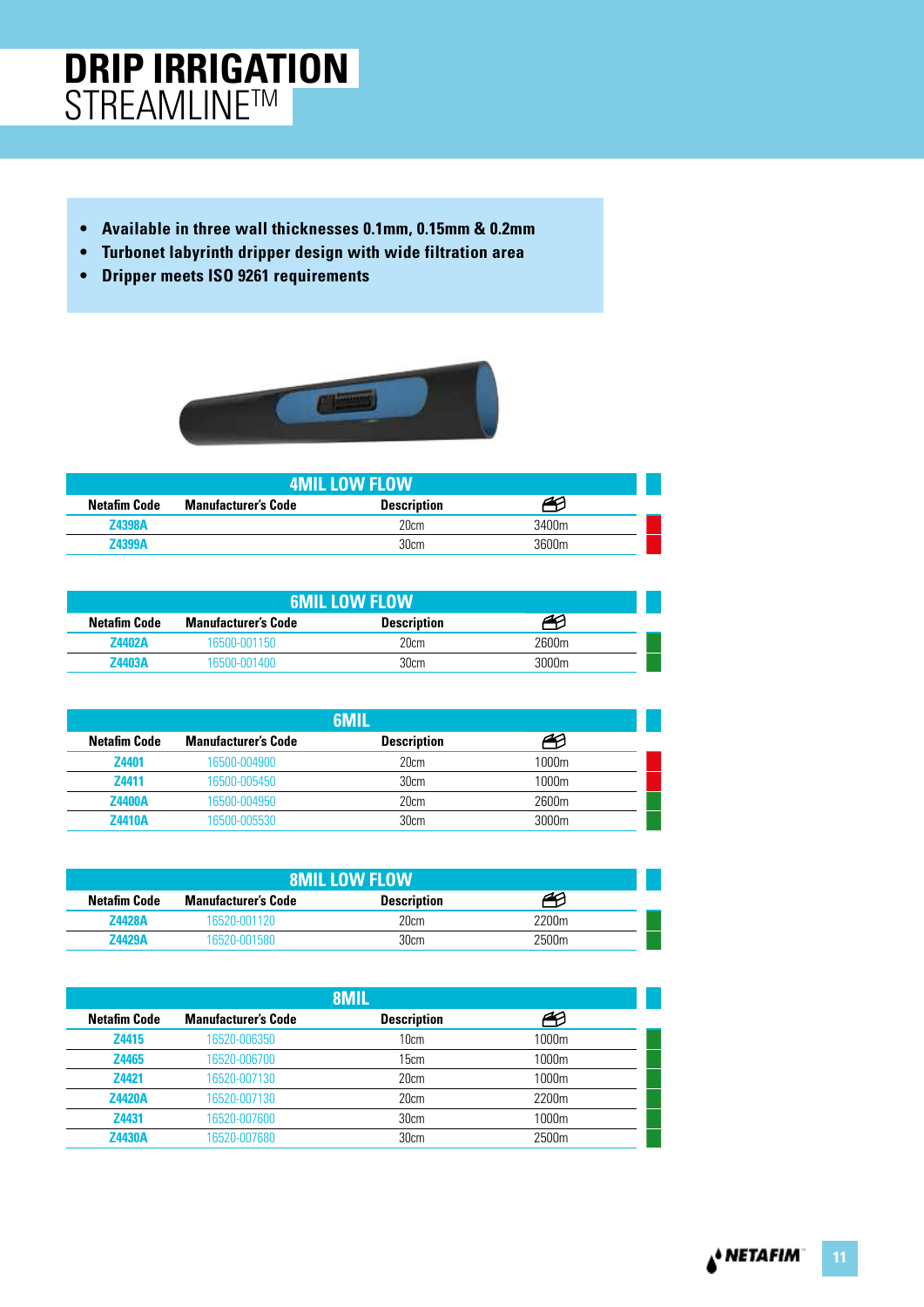### **DRIP IRRIGATION** CNL DRIPPERS

- **Industry leading turbonet labyrinth design with maximum filtration area**
- **Continuously self cleaning dripper**
- **Silicon injection moulded diaphragm**
- **Compensated Non Leakage action eliminates drainage**
- **Different configurations allows multitude of applications**

#### **PCJ LCNL DRIPPERS BARBED**

| <b>Operating pressure 0.7-4.0 Bar</b> |
|---------------------------------------|
|---------------------------------------|

| <b>Netafim Code</b> | <b>Manufacturer's Code</b> | <b>Description</b> |  |
|---------------------|----------------------------|--------------------|--|
| D456486             |                            | $1.2$ ltr          |  |
| <b>Z5260</b>        | 21520-001000               | 2.0ltr             |  |
| <b>Z5262</b>        | 21520-001200               | $3.0$ ltr          |  |
| <b>Z5265</b>        | 21520-001400               | 4.0ltr             |  |
| <b>Z3270</b>        | 21520-001600               | 8.0ltr             |  |

#### **PCJ LCNL DRIPPERS WITH NIPPLE**

| <b>Operating pressure 0.7-4.0 Bar</b> |  |  |  |  |
|---------------------------------------|--|--|--|--|
|---------------------------------------|--|--|--|--|

| <b>Netafim Code</b> | <b>Manufacturer's Code</b> | <b>Description</b> |  |
|---------------------|----------------------------|--------------------|--|
| <b>Z5275</b>        | 21520-001100               | $2.0$ ltr          |  |
| <b>Z5276</b>        |                            | $3.0$ ltr          |  |
| <b>Z5280</b>        | 21520-001500               | 4 Oltr             |  |
| 75277               | 21520-001700               | 8 Oltr             |  |

#### **PCJ HCNL DRIPPERS BARBED**

- **Operating pressure 1.5-4.0 Bar**
- **Higher shut off pressure**

| <b>Netafim Code</b> | <b>Manufacturer's Code</b> | <b>Description</b> |  |
|---------------------|----------------------------|--------------------|--|
| <b>Z5246</b>        | 21520-004100               | $12$ ltr           |  |
| <b>Z5247</b>        | 21520-004400               | 2 Oltr             |  |
| <b>Z5248</b>        | 21520-004700               | $3$ $0$ ltr        |  |
| <b>Z5249</b>        | 21520-005000               | 4 Oltr             |  |

#### **CNL DRIPPERS**

**• Operating range for 2.0/4.0/8.5lph 1.0-4.0 Bar with shut off 0.15 Bar**

| <b>Netafim Code</b> | <b>Manufacturer's Code</b> | <b>Description</b> |  |
|---------------------|----------------------------|--------------------|--|
| <b>Z5200</b>        | 21020-001300               | 2.0ltr Low         |  |
| <b>Z5205</b>        | 21020-001400               | 4.0ltr Low         |  |
| <b>Z5210</b>        | 21020-001500               | 8.5ltr Low         |  |
| <b>Z5215</b>        | 21060-001000               | 3.0ltr High        |  |
| <b>Z5220</b>        | 21060-001200               | 6.0ltr High        |  |
| <b>Z5225</b>        | 21060-001300               | 12.0ltr High       |  |
|                     |                            |                    |  |







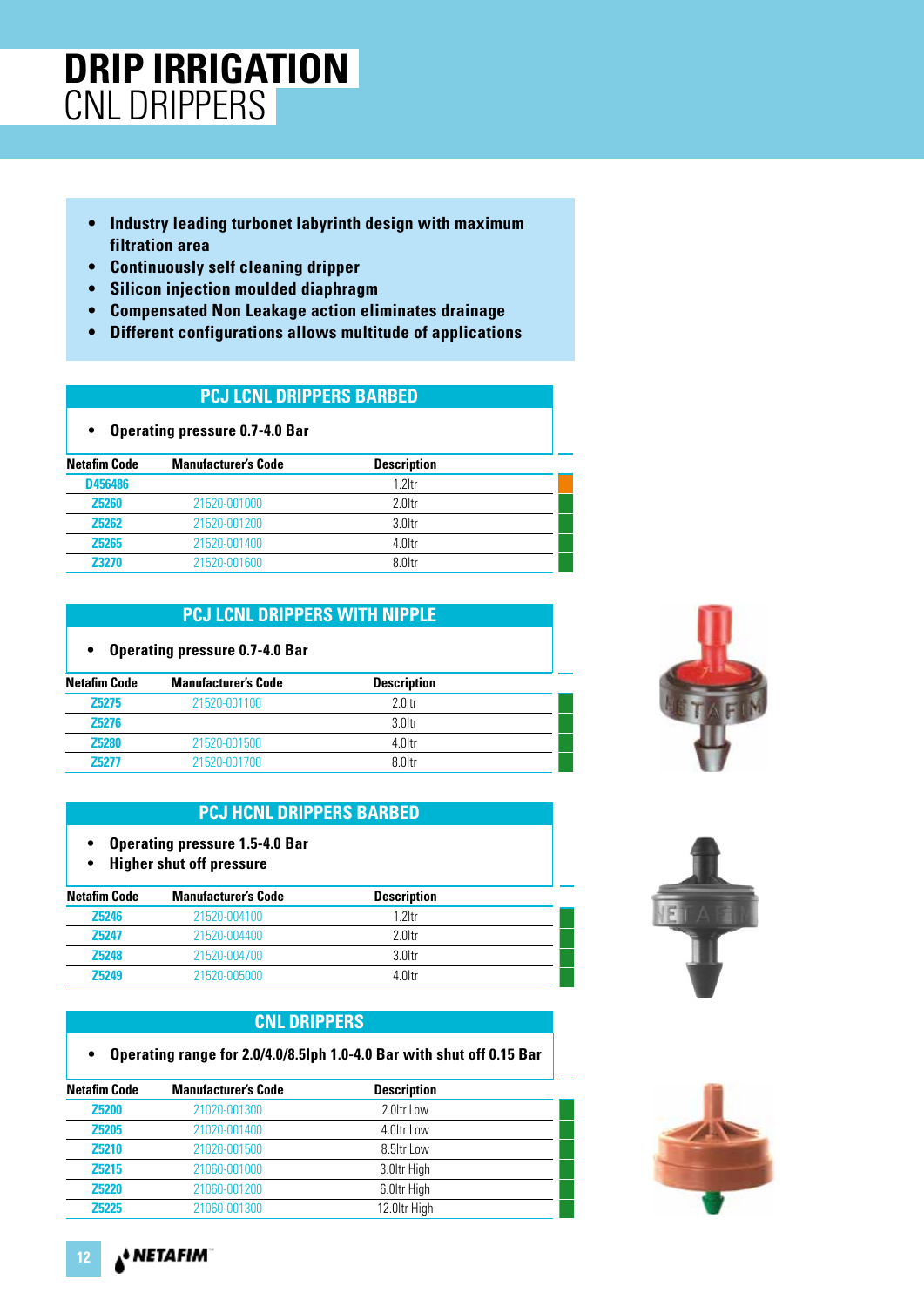### **DRIP IRRIGATION** CNL DRIPPERS

| <b>CNL SETS</b>     |                            |                          |  |
|---------------------|----------------------------|--------------------------|--|
| <b>Netafim Code</b> | <b>Manufacturer's Code</b> | <b>Description</b>       |  |
| <b>Z5230</b>        | 40200-001145               | 80cm Lead Straight Stake |  |
| <b>Z5229</b>        | 02102-456178               | 1m Lead Straight Stake   |  |
| <b>Z5231</b>        | 40200-006400               | 80cm Lead 'S' Stake      |  |
| D456950             |                            | 1m Lead 'S' Stake        |  |
| 75232               | 40200-009035               | 80cm Lead Mini 'S' Stake |  |



| <b>TECHFLOW JUNIOR IN-LINE BARB</b> |                            |                    |  |
|-------------------------------------|----------------------------|--------------------|--|
| Netafim Code                        | <b>Manufacturer's Code</b> | <b>Description</b> |  |
| Z5298C                              | 21600-001800               | $2.0$ ltr          |  |
| <b>Z5298B</b>                       |                            | $3.0$ ltr          |  |
| <b>Z5298A</b>                       | 21600-002000               | 4 Oltr             |  |
| <b>Z5298</b>                        |                            | 8 Oltr             |  |

| <b>BUBBLER</b> |                            |                    |  |
|----------------|----------------------------|--------------------|--|
| Netafim Code   | <b>Manufacturer's Code</b> | <b>Description</b> |  |
| <b>Z5226</b>   |                            | 24 Oltr            |  |



### **DRIP IRRIGATION** NETAFIM DRIPPERS

|                     | <b>POT DRIPPER</b>         |                    |  |  |
|---------------------|----------------------------|--------------------|--|--|
| <b>Netafim Code</b> | <b>Manufacturer's Code</b> | <b>Description</b> |  |  |
| <b>Z5500</b>        | 20500-001000               | $1.0$ ltr          |  |  |
| <b>Z5505</b>        | 20500-001100               | 2.0ltr             |  |  |
| Z <sub>5510</sub>   | 20500-001200               | 4.0ltr             |  |  |
| <b>Z5515</b>        |                            | 8 Oltr             |  |  |

| <b>POTPECKER LOCK</b> |                            |                    |  |
|-----------------------|----------------------------|--------------------|--|
| <b>Netafim Code</b>   | <b>Manufacturer's Code</b> | <b>Description</b> |  |
| <b>Z5560</b>          | 20520-001000               | $1.0$ ltr          |  |
| <b>Z5565</b>          | 20520-001100               | $2.0$ ltr          |  |
| <b>Z5570</b>          | 20520-001200               | 4.0ltr             |  |
| 75575                 | 20520-001300               | 8.0ltr             |  |

| <b>BUTTON</b>       |                            |                    |  |
|---------------------|----------------------------|--------------------|--|
| <b>Netafim Code</b> | <b>Manufacturer's Code</b> | <b>Description</b> |  |
| <b>Z5520</b>        | 20000-001000               | $1.0$ ltr          |  |
| <b>Z5525</b>        | 20000-001100               | 2 Oltr             |  |
| <b>Z5530</b>        |                            | 4.0ltr             |  |
| <b>Z5535</b>        | 20000-001300               | 8.0ltr             |  |



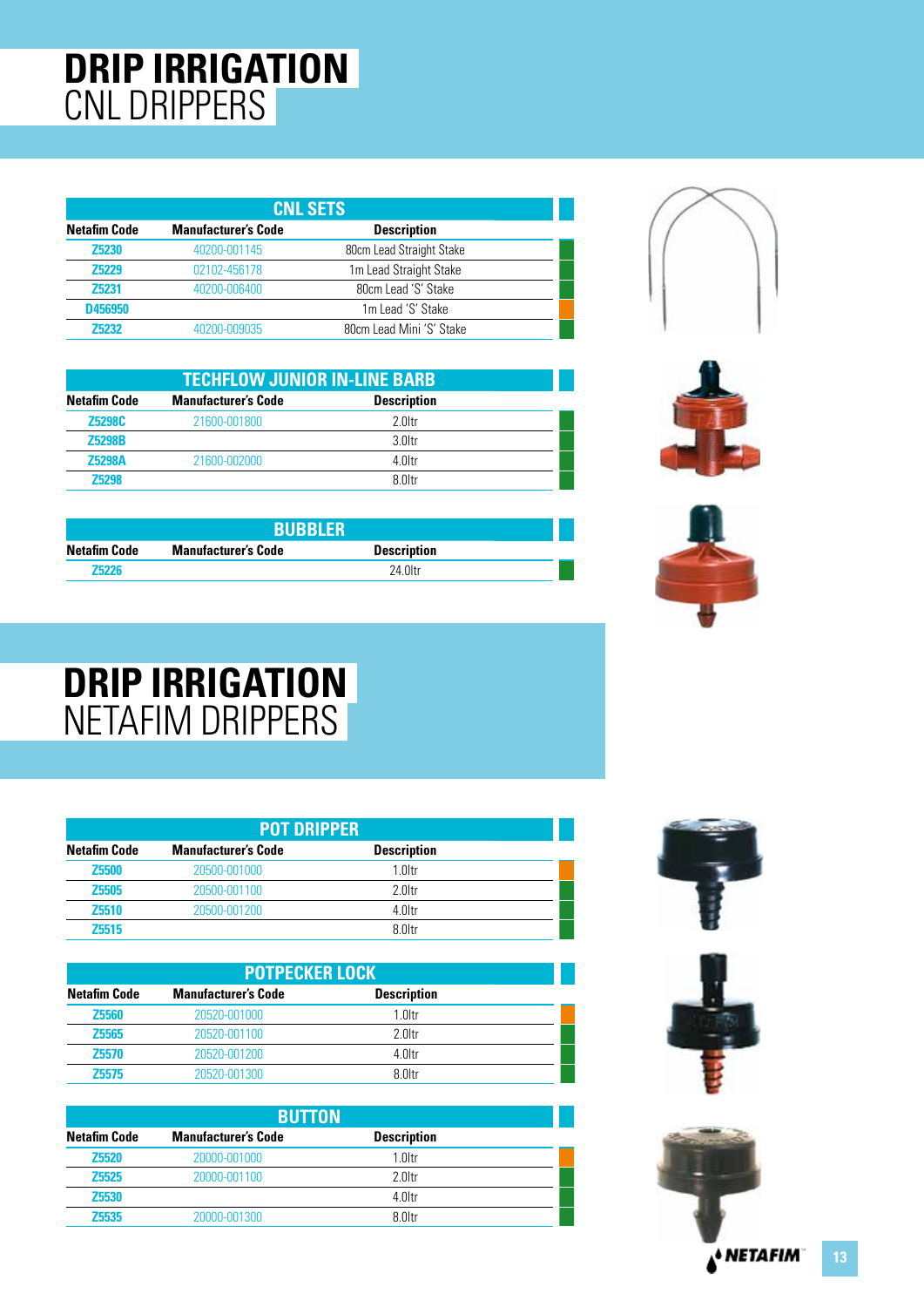# **DRIP IRRIGATION** NETAFIM DRIPPERS

| <b>WOODPECKER</b>   |                            |                    |  |
|---------------------|----------------------------|--------------------|--|
| <b>Netafim Code</b> | <b>Manufacturer's Code</b> | <b>Description</b> |  |
| <b>Z5540</b>        | 20020-001400               | $1.0$ ltr          |  |
| <b>Z5545</b>        | 20020-001500               | $2.0$ ltr          |  |
| D450054             |                            | 3.0ltr             |  |
| <b>Z5550</b>        | 20020-001600               | 4.0ltr             |  |
| <b>Z5555</b>        | 20020-001700               | 8.0ltr             |  |



| <b>WOODPECKER LOCK</b> |                            |                    |  |
|------------------------|----------------------------|--------------------|--|
| Netafim Code           | <b>Manufacturer's Code</b> | <b>Description</b> |  |
| <b>Z5536</b>           | 20020-001100               | 2.0ltr             |  |
| <b>Z5537</b>           | 20020-001200               | 4 Oltr             |  |

| <b>SPRAY STAKE</b>  |                            |                    |  |
|---------------------|----------------------------|--------------------|--|
| <b>Netafim Code</b> | <b>Manufacturer's Code</b> | <b>Description</b> |  |
| <b>Z5587</b>        | 22500-001000               | 12 Oltr Yellow     |  |
| <b>Z5586</b>        | 22500-001100               | 18.0ltr Green      |  |
| <b>Z5588</b>        |                            | Extension          |  |



 $\frac{1}{2}$ 

|                     | INI INE                    |                    |  |
|---------------------|----------------------------|--------------------|--|
| <b>Netafim Code</b> | <b>Manufacturer's Code</b> | <b>Description</b> |  |
| 75420               |                            | $2.0$ ltr          |  |

# **DRIP IRRIGATION** NETAFIM DRIP ACCESSORIES

| <b>STAKES</b>       |                            |                           |  |
|---------------------|----------------------------|---------------------------|--|
| <b>Netafim Code</b> | <b>Manufacturer's Code</b> | <b>Description</b>        |  |
| <b>Z5637</b>        |                            | Prevo Old Style           |  |
| <b>Z5636</b>        |                            | Prevo 'S' Old Style       |  |
| <b>Z5637A</b>       |                            | Prevo New Style Blue      |  |
| <b>Z5637B</b>       |                            | Prevo New Style Black     |  |
| D450701             |                            | Prevo 'S' New Style Blue  |  |
| <b>Z5636A</b>       |                            | Prevo 'S' New Style Black |  |
| <b>Z5630</b>        |                            | Agua                      |  |
| <b>Z5632</b>        |                            | Clamp                     |  |
| Z5639               |                            | Ring                      |  |
| <b>Z5640</b>        | 32000-001500               | Clip                      |  |

| <b>ARROW STAKES</b>        |                              |  |
|----------------------------|------------------------------|--|
| <b>Manufacturer's Code</b> | <b>Description</b>           |  |
|                            | Arrow Low-Flow Stake 1.8 Itr |  |
|                            | Arrow Mini 'S' Stake 2.6ltr  |  |
| 22000-001000               | Arrow Straight Stake 2.6ltr  |  |
| 22000-001300               | Arrow 'S' Stake 2.6ltr       |  |
|                            |                              |  |





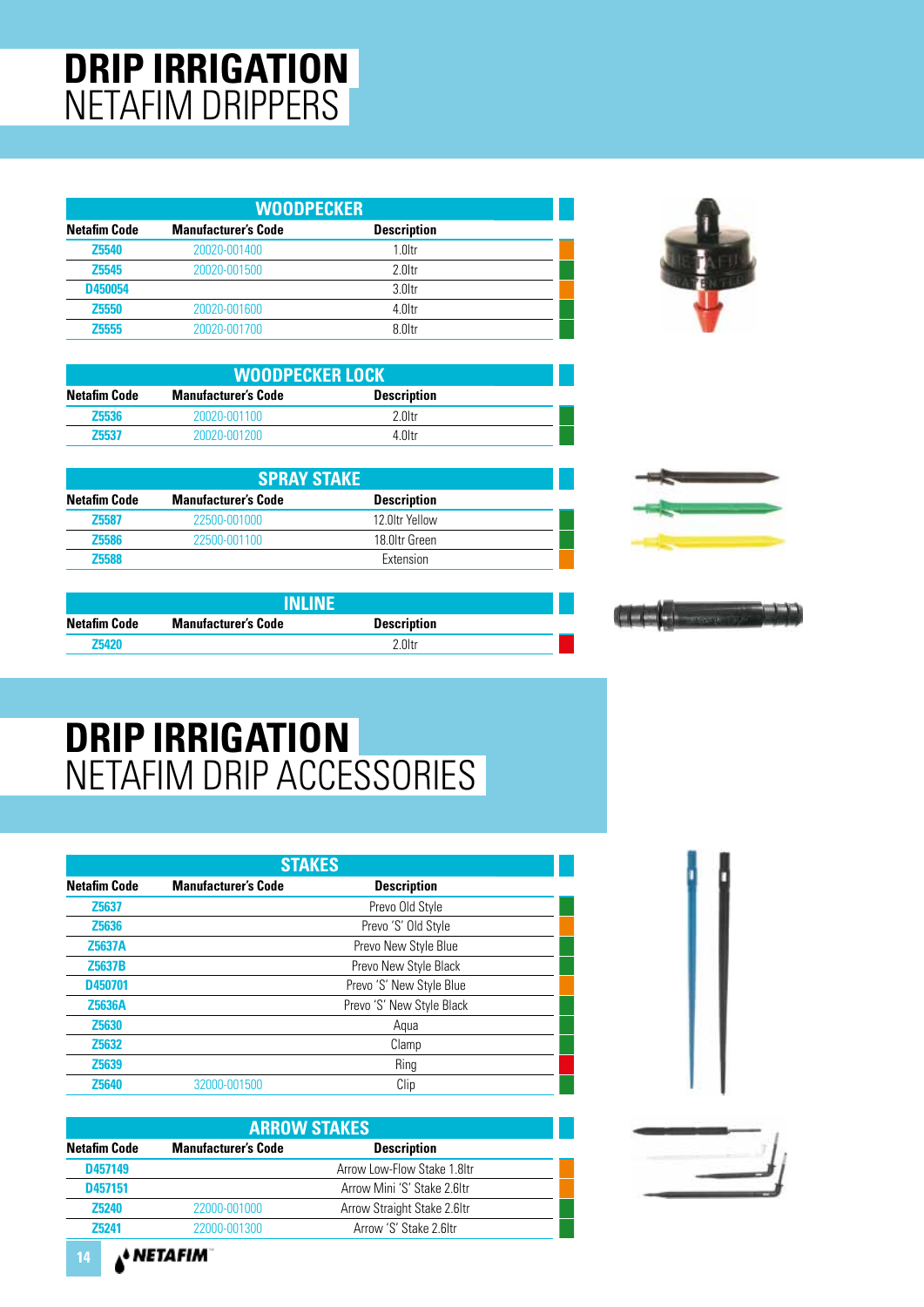### **DRIP IRRIGATION** NETAFIM DRIP ACCESSORIES

| <b>LEADS</b>        |                            |                             |  |
|---------------------|----------------------------|-----------------------------|--|
| <b>Netafim Code</b> | <b>Manufacturer's Code</b> | <b>Description</b>          |  |
| <b>Z5610</b>        |                            | 5mm 80cm Hard               |  |
| <b>Z5616</b>        |                            | 5.5mm x 3.5mm 80cm          |  |
| <b>Z5617</b>        |                            | $5.5$ mm x $3.5$ mm $60$ cm |  |
| 75620               |                            | 5mm Arrow 80cm Soft         |  |

| <b>CAPILLARY LEADS</b> |                            |                    |  |
|------------------------|----------------------------|--------------------|--|
| <b>Netafim Code</b>    | <b>Manufacturer's Code</b> | <b>Description</b> |  |
| D451808                |                            | 1.0ltr 85cm        |  |
| <b>Z5622</b>           |                            | 2.0 tr 85cm        |  |
| <b>Z5621</b>           |                            | 3.0 tr 85cm        |  |
| D451831                |                            | 4.0ltr 85cm        |  |
|                        |                            |                    |  |

| <b>FITTINGS</b>     |                            |                                  |
|---------------------|----------------------------|----------------------------------|
| <b>Netafim Code</b> | <b>Manufacturer's Code</b> | <b>Description</b>               |
| <b>Z5600</b>        | 32500-001500               | Tee 5mm Barbed x Barbed x Barbed |
| <b>Z5601</b>        | 32500-001300               | Tee 5mm Tee x Barbed x Tee       |
| <b>Z5602</b>        | 32500-001700               | Tee 5mm Tee x Tee x Tee          |
| Z8333               |                            | Nipple 4mm                       |
| <b>Z5605</b>        | 76200-000900               | Nipple 5mm                       |
| <b>Z5604</b>        | 32000-001100               | Dummy 5mm                        |
| D450578             |                            | Dummy 8mm                        |

| <b>DRIPLINE FIGURE 8 STOP</b> |                            |                    |  |
|-------------------------------|----------------------------|--------------------|--|
| <b>Netafim Code</b>           | <b>Manufacturer's Code</b> | <b>Description</b> |  |
| <b>Z4966</b>                  |                            | Figure of 8 12mm   |  |
| <b>Z4980</b>                  | 32500-013030               | Figure of 8 16mm   |  |
| 72399                         | 32500-014430               | Figure of 8 20mm   |  |
|                               |                            |                    |  |

|                     | DNI                        |                    |  |
|---------------------|----------------------------|--------------------|--|
| <b>Netafim Code</b> | <b>Manufacturer's Code</b> | <b>Description</b> |  |
| <b>Z5607B</b>       | 32500-010275               | 20mm Start x 1/2"F |  |

| <b>DNL 1/2"M</b>    |                            |                    |  |
|---------------------|----------------------------|--------------------|--|
| <b>Netafim Code</b> | <b>Manufacturer's Code</b> | <b>Description</b> |  |
| <b>Z56076</b>       | 32000-003550               | 2m                 |  |
| <b>Z5607A</b>       | 32000-003560               | 4m                 |  |
| <b>Z5607</b>        | 32000-003570               | 6m                 |  |

| <b>TOOLS</b>        |                            |                             |
|---------------------|----------------------------|-----------------------------|
| <b>Netafim Code</b> | <b>Manufacturer's Code</b> | <b>Description</b>          |
| <b>Z5609A</b>       | 02339-450602               | Punch for 2.5mm Capillair   |
| <b>Z4900</b>        |                            | Gripper Handle              |
| <b>Z4901</b>        |                            | Gripper Garden 3mm Punch    |
| <b>Z4902</b>        |                            | Gripper Pro 8mm Punch       |
| <b>Z5603</b>        | 45000-001320               | Dripper Punch with Inserter |
| <b>Z5606</b>        | 45000-001000               | Metal Hole Punch            |
| <b>Z5608</b>        |                            | Economy Hole Punch          |
| <b>Z5609</b>        | 45000-001100               | Mini Punch for Drippers     |
| Z5613               |                            | Drip Assembly Tool S/3      |
| <b>Z5614</b>        |                            | Layflat Cutter              |



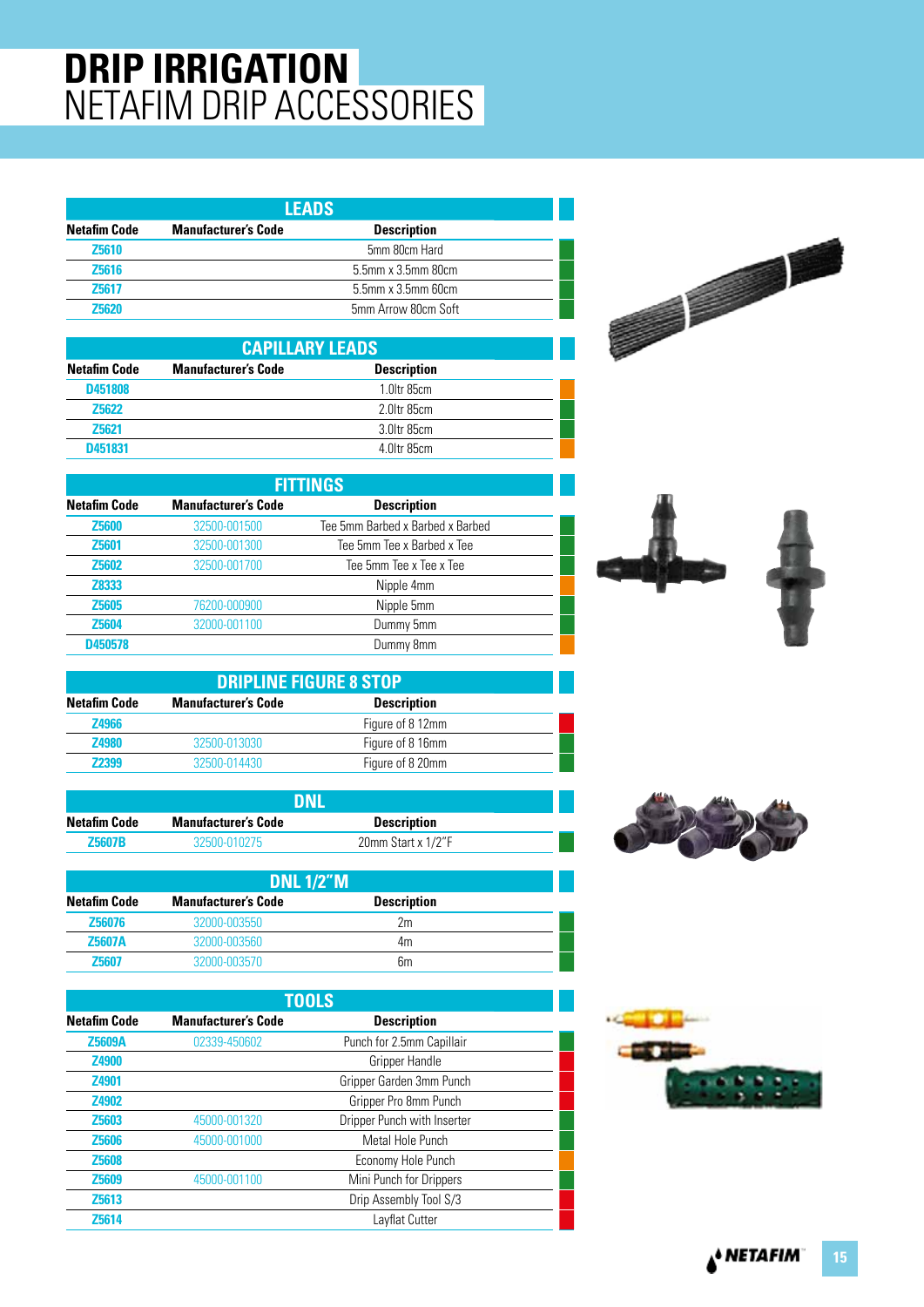### **DRIP IRRIGATION** DRIP ACCESSORIES

- **Used to clean the drip lines at the start of each irrigation cycle**
- **Exhaust flow approximately 4.1 lph per cycle**
- **Working pressure range 0.1-3.8 Bar**

| <b>LINE VALVE</b> |                            |                           |  |
|-------------------|----------------------------|---------------------------|--|
| Netafim Code      | <b>Manufacturer's Code</b> | <b>Description</b>        |  |
| 74959             | 32000-007850               | Line Flushing Valve 1/2"M |  |



|              | <b>FLUSHING VALVE</b>      |                          |  |
|--------------|----------------------------|--------------------------|--|
| Netafim Code | <b>Manufacturer's Code</b> | <b>Description</b>       |  |
| <b>Z5612</b> |                            | Line Flushing Valve Tape |  |



| <b>LINE VALVE</b>   |                            |                    |  |
|---------------------|----------------------------|--------------------|--|
| <b>Netafim Code</b> | <b>Manufacturer's Code</b> | <b>Description</b> |  |
| <b>Z4957</b>        | 32000-008400               | 1/2" Air/Vacuum    |  |

| <b>ACCESSORIES</b>  |                            |                               |  |
|---------------------|----------------------------|-------------------------------|--|
| <b>Netafim Code</b> | <b>Manufacturer's Code</b> | <b>Description</b>            |  |
| D450594             | 32000-002530               | Manifold Flat 2 Way           |  |
| <b>Z2409A</b>       |                            | Netafim Microtube 4/6 Adaptor |  |
| <b>Z5245</b>        | 32000-001400               | Netafim Drip Cap              |  |
| <b>Z4395</b>        | 32000-003530               | RAM 17 Hangers                |  |
| <b>75235F</b>       | 32000-002560               | Loose Manifold Flat 4 Way     |  |



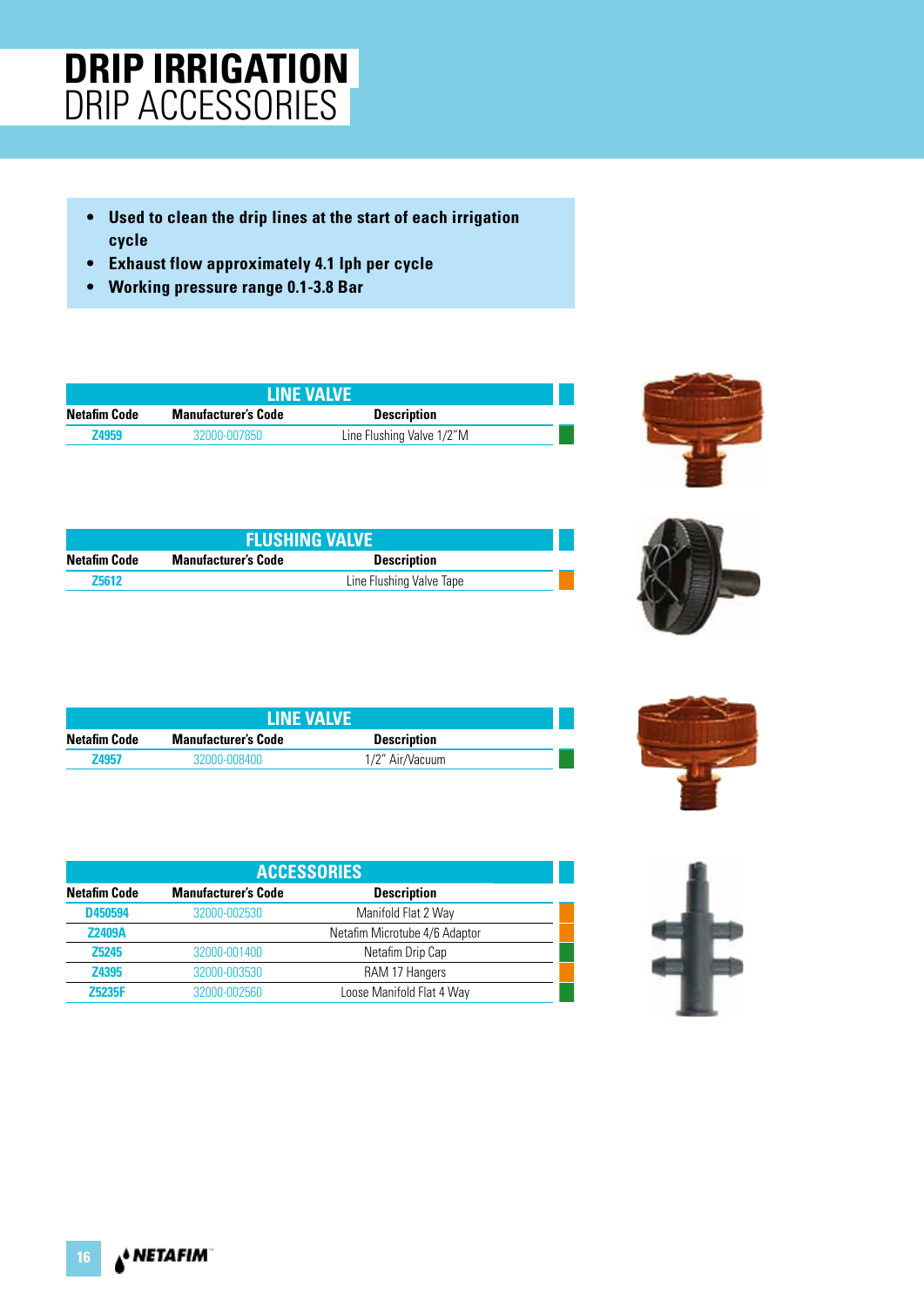# **DRIP IRRIGATION** PRE-ASSEMBLED SETS

| <b>NETAFIM WOODPECKER</b> |                            |                             |  |  |
|---------------------------|----------------------------|-----------------------------|--|--|
| <b>Netafim Code</b>       | <b>Manufacturer's Code</b> | <b>Description</b>          |  |  |
| <b>Z5700</b>              | 02095-457195               | 2.01tr 80cm Prevo Black     |  |  |
| <b>Z5705</b>              | 02095-452042               | 4.0ltr 80cm Prevo Black     |  |  |
| 75701                     | 02095-452140               | 2.0ltr 80cm Prevo 'S' Black |  |  |

| <b>NETAFIM PCJ LCNL</b> |                            |                             |  |  |
|-------------------------|----------------------------|-----------------------------|--|--|
| <b>Netafim Code</b>     | <b>Manufacturer's Code</b> | <b>Description</b>          |  |  |
| <b>Z5281B</b>           | 40200-005170               | 2.0ltr 50cm Prevo Black     |  |  |
| <b>Z5281</b>            | 40200-005180               | 2.0ltr 80cm Prevo Black     |  |  |
| <b>Z5281A</b>           | 40200-005360               | 3.0 Itr 80cm Prevo Black    |  |  |
| <b>Z5282</b>            | 40200-005825               | 4.0ltr 80cm Prevo Black     |  |  |
| <b>Z5283A</b>           | 40200-004900               | 2.0ltr 50cm Prevo 'S' Black |  |  |
| D453419                 | 02088-453419               | 3.0ltr 60cm Prevo 'S' Black |  |  |
| Z5283                   | 40200-005200               | 2.0ltr 80cm Prevo 'S' Black |  |  |
| <b>Z5284</b>            | 40200-005800               | 4.0ltr 80cm Prevo 'S' Black |  |  |
| <b>Z5285</b>            | 02088-453375               | 2.0ltr 80cm Nipple & Cap    |  |  |
| <b>Z5286</b>            | 02088-453370               | 4.0ltr 80cm Nipple & Cap    |  |  |



|                     | <b>NETAFIM PCJ HCNL</b>    |                        |  |  |  |
|---------------------|----------------------------|------------------------|--|--|--|
| <b>Netafim Code</b> | <b>Manufacturer's Code</b> | <b>Description</b>     |  |  |  |
| <b>Z5751</b>        | 02089-462000               | 1.2ltr 50cm Prevo      |  |  |  |
| <b>Z5752</b>        | 40200-047990               | 2.0ltr 50cm Prevo      |  |  |  |
| Z5753               | 02089-462034               | 3.0ltr 50cm Prevo      |  |  |  |
| Z5754               | 40200-048630               | 4.0ltr 50cm Prevo      |  |  |  |
| Z5755               | 02089-462004               | 1.2Itr 80cm Prevo      |  |  |  |
| <b>Z5756</b>        | 02089-462018               | 2.0ltr 80cm Prevo      |  |  |  |
| Z5757               | 02089-462038               | 3.0ltr 80cm Prevo      |  |  |  |
| Z <sub>5758</sub>   | 02089-462058               | 4.0ltr 80cm Prevo      |  |  |  |
| Z5759               | 40200-002545               | 1.2ltr 50cm Prevo 'S'  |  |  |  |
| Z5760               | 40200-004905               | 2.0ltr 50cm Prevo 'S'  |  |  |  |
| Z5761               | 40200-005905               | 3.0 Itr 50cm Prevo 'S' |  |  |  |
| <b>Z5762</b>        | 40200-005510               | 4.0ltr 50cm Prevo 'S'  |  |  |  |
| Z5763               | 02089-462006               | 1.2 Itr 80cm Prevo 'S' |  |  |  |
| Z5764               | 40200-005130               | 2.0ltr 80cm Prevo 'S'  |  |  |  |
| <b>Z5765</b>        | 02089-462040               | 3.0 Itr 80cm Prevo 'S' |  |  |  |
| Z5766               | 02089-462060               | 4.0ltr 80cm Prevo 'S'  |  |  |  |

| <b>POTPECKER</b>    |                            |                           |  |  |
|---------------------|----------------------------|---------------------------|--|--|
| <b>Netafim Code</b> | <b>Manufacturer's Code</b> | <b>Description</b>        |  |  |
| <b>Z5725</b>        | 02095-453457               | 2.0ltr 80cm Nipple & Cap  |  |  |
| <b>Z5730</b>        | 02095-457244               | 4.0ltr 80cm Nipple & Cap  |  |  |
| <b>Z5729</b>        | 02095-457251               | 8.0ltr 80cm Nipple & Cap  |  |  |
| <b>Z5729A</b>       |                            | 8.0ltr 120cm Nipple & Cap |  |  |



A<sup>&</sup> NETAFIM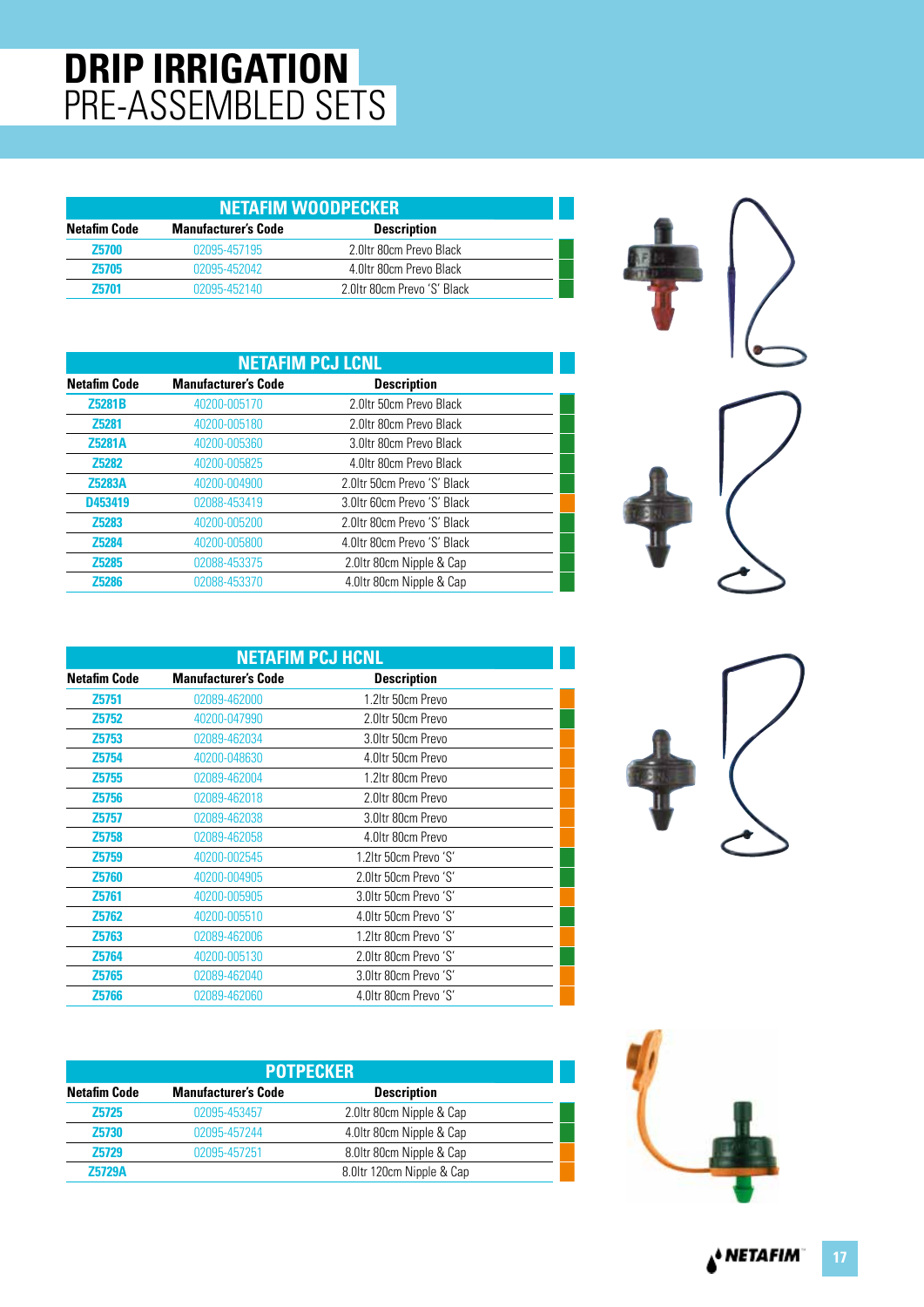### **DRIP IRRIGATION** PRE-ASSEMBLED SETS

| <b>ARROW S STAKE</b> |                                                  |                 |  |  |
|----------------------|--------------------------------------------------|-----------------|--|--|
| Netafim Code         | <b>Manufacturer's Code</b><br><b>Description</b> |                 |  |  |
| 75731                |                                                  | 80cm 5mm Nipple |  |  |



| <b>ARROW STAKE</b>                                               |              |                 |  |
|------------------------------------------------------------------|--------------|-----------------|--|
| Netafim Code<br><b>Manufacturer's Code</b><br><b>Description</b> |              |                 |  |
| <b>Z5735</b>                                                     | 02095-456801 | 80cm 5mm Nipple |  |



| <b>PC SPRAY STAKE</b>                                                   |              |                                                             |  |  |  |
|-------------------------------------------------------------------------|--------------|-------------------------------------------------------------|--|--|--|
| <b>Netafim Code</b><br><b>Manufacturer's Code</b><br><b>Description</b> |              |                                                             |  |  |  |
| <b>Z5740</b>                                                            | 40200-035050 | 12lph PC Spray 80cm Lead Only                               |  |  |  |
| <b>Z5750</b>                                                            | 40200-035050 | Spray Stake for Above Only<br>(Both Z5740 & Z5750 Required) |  |  |  |

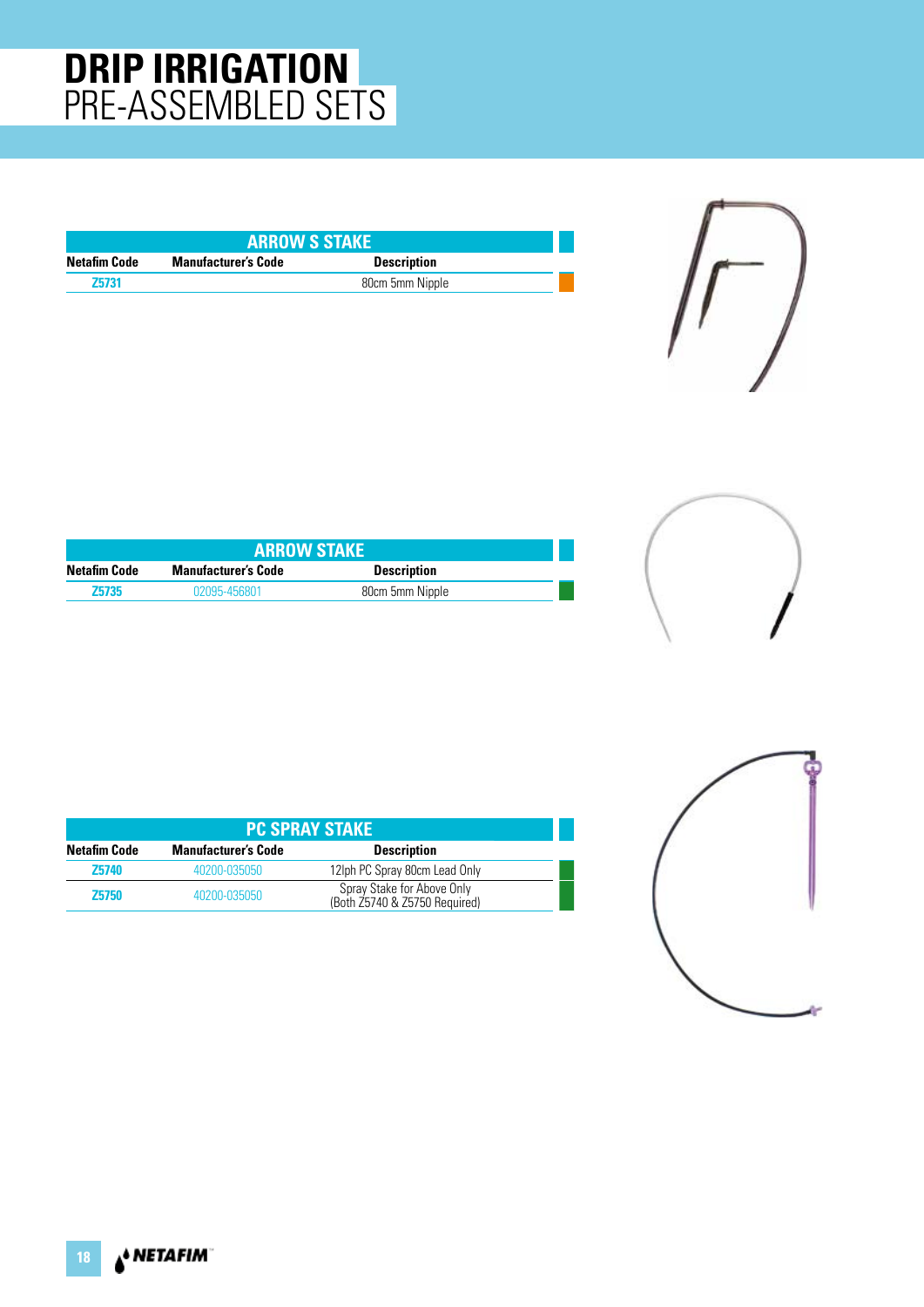### **DRIP IRRIGATION** PRE-ASSEMBLED SETS

**Create your own bespoke pre-assembled drip set with Netafim UK. With variations of drip spacing and lengths complete with inserted drippers all tailored to your specific requirements.** 

|                    |               |                                            | <b>FULLY ASSEMBLED DRIP SYSTEMS</b>          |                             |                                |                                |                              |
|--------------------|---------------|--------------------------------------------|----------------------------------------------|-----------------------------|--------------------------------|--------------------------------|------------------------------|
| <b>Dripper</b>     | (cm)          | <b>Lead Length Lead Dimensions</b><br>(mm) | <b>Stake Options</b>                         | <b>Tube Options</b><br>(mm) | <b>Dripper Spacing</b><br>(cm) | <b>Mixed Spacing</b><br>option | <b>Available</b><br>in white |
| <b>PCJ</b>         | $20 - 100**$  | 5x3.2                                      | Prevo* / Prevo S                             | 16-20-25-32                 | $3 - 300$                      | Yes                            | Yes                          |
| <b>Bubbler</b>     | $20 - 100**$  | 5x3.2                                      | Prevo*/Prevo S/ Spraystake                   | 16-20-25-32                 | $3 - 300$                      | Yes                            | Yes                          |
| <b>Woodpecker</b>  | $20 - 100$    | 5x3.2                                      | Prevo* / Prevo S                             | 16-20-25-32                 | $3 - 300$                      | Yes                            | Yes                          |
| <b>Arrow</b>       | $20-100**$    | 5x3.2                                      | Arrow/Arrow S/ Arrow Mini/<br>Arrow Low Flow | 16-20-25-32                 | $3 - 300$                      | Yes                            | Yes                          |
| <b>Spraystake</b>  | $40 - 100$ ** | 5x3.2                                      | Yellow / Green / Black                       | 16-20-25-32                 | $5 - 200$                      | N <sub>0</sub>                 | Yes                          |
| <b>Capillair A</b> | $40 - 100$ ** | $3.2 \times 0.7$                           | Cap Spike / Cap S                            | 16-20-25-32                 | 5-300                          | Yes                            | No                           |
| <b>Capillair B</b> | $40-100**$    | $3.2 \times 0.8$                           | Cap Spike / Cap S                            | 16-20-25-32                 | 5-300                          | Yes                            | No                           |
| <b>Capillair C</b> | $40-100**$    | $3.2 \times 0.9$                           | Cap Spike / Cap S                            | 16-20-25-32                 | $5 - 300$                      | Yes                            | No                           |
| <b>Capillair D</b> | $40 - 100$ ** | $3.2 \times 1.0$                           | Cap Spike / Cap S                            | 16-20-25-32                 | 5-300                          | Yes                            | No                           |
| <b>Capinet</b>     | $60**$        | $3.4 \times 2.4$                           | Capinet + Capi S                             | 16-20-25-32                 | 5-300                          | Yes                            | No                           |

**\* Prevo can be assembled with alternate blue and black stakes on request** 

**\*\* Longer lead lengths are available on request. Please consult Netafim Customer Services.** 

|                   | SINGLE AND MULTI-OUTLET PRE-INSTALLED DRIPPERS (MULTI-OUTLETS ALWAYS SUPPLIED LOOSE) |                      |             |                                                                                   |     |     |
|-------------------|--------------------------------------------------------------------------------------|----------------------|-------------|-----------------------------------------------------------------------------------|-----|-----|
| <b>Dripper</b>    | <b>Lead Length Lead Dimensions</b><br>(cm)<br>(mm)                                   | <b>Stake Options</b> |             | Tube Options Dripper Spacing Mixed Spacing Available<br>(mm) (cm) option in white |     |     |
| CNL               |                                                                                      |                      | 16-20-25-32 | $5-300$                                                                           | Yes | Yes |
| PCJ               |                                                                                      |                      | 16-20-25-32 | $5-300$                                                                           | Yes | Yes |
| <b>Bubbler</b>    |                                                                                      |                      | 16-20-25-32 | $5-300$                                                                           | Yes | Yes |
| <b>Woodpecker</b> |                                                                                      |                      | 16-20-25-32 | $5-300$                                                                           | Yes | Yes |

|                    | <b>LOOSE DRIPPER SETS</b> |                                          |                                              |  |  |
|--------------------|---------------------------|------------------------------------------|----------------------------------------------|--|--|
| <b>Dripper</b>     |                           | Lead Length Lead Dimensions<br>(cm) (mm) | <b>Stake Options</b>                         |  |  |
| <b>PCJ</b>         | $30-100$                  | 5 x 3.2                                  | Prevo* / Prevo S                             |  |  |
| <b>Bubbler</b>     | $30-100$                  | 5x32                                     | Prevo*/Prevo S                               |  |  |
| <b>Woodpecker</b>  | $30-100$                  | 5x32                                     | Prevo* / Prevo S                             |  |  |
| Arrow <sup>*</sup> | $30-120$                  | 5x32                                     | Arrow/Arrow S/ Arrow Mini/<br>Arrow Low Flow |  |  |

**\* Can be mounted on multi-outlet manifolds**